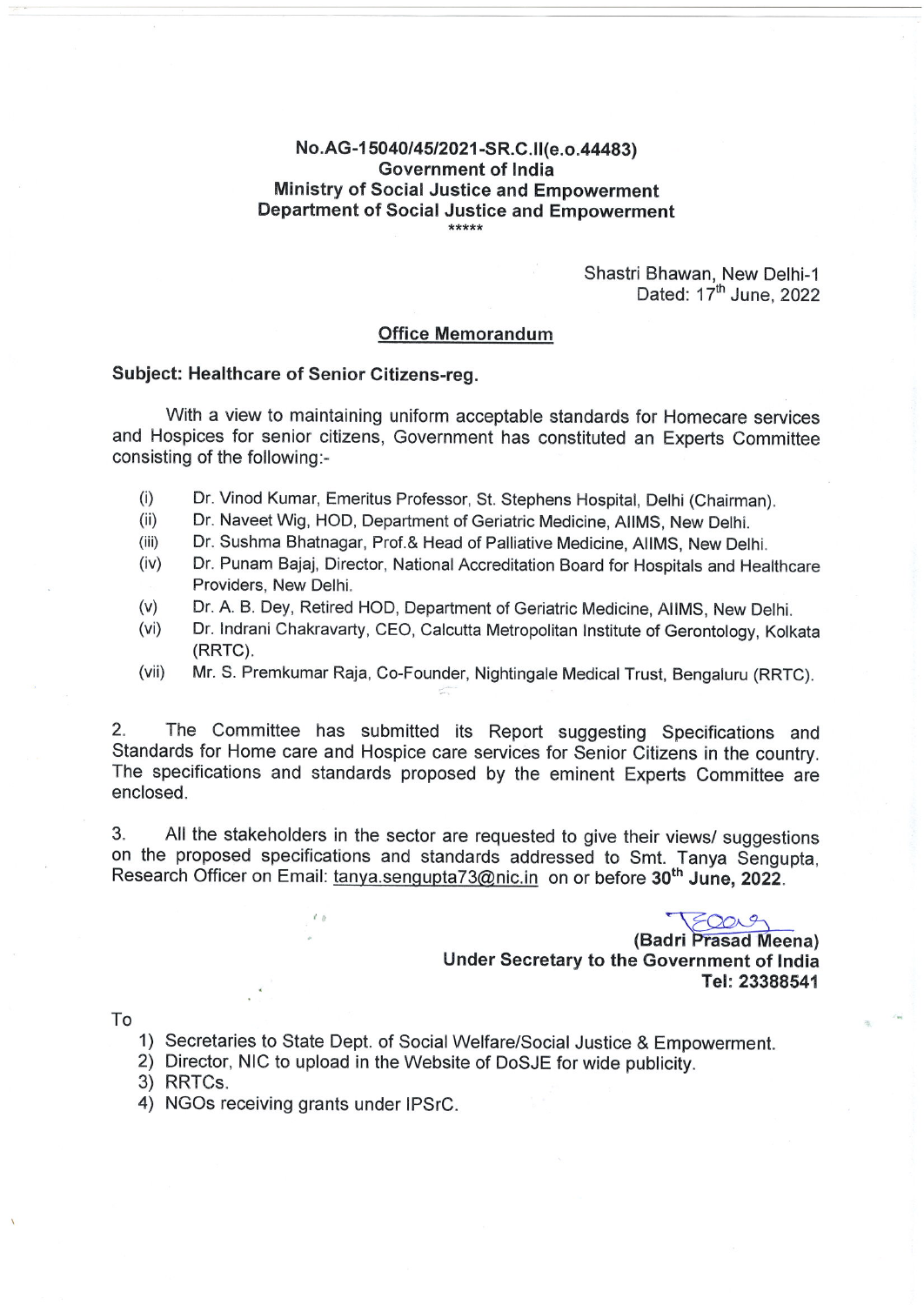FROM Group C Expert Committee-Vinod Kumar (Chair), Naveet Wig, Sushma Bhatnagar, Punam Bajaj, AB Dey, Indrani Chakravorti and Prem Kumar Raja

## **MODEL RULES UNDER SPECIFICATIONS AND STANDARDS FOR HOME CARE**

### **DEFINITIONS**

1.HOME CARE: Health care or supportive care provided by a professional care giver in the individual home where the patient or client is living. Compared to Institutional care, home care is less expensive and more satisfying to the individual and his family.

2.ORGANIZATION: Any institution responsible for running and maintaining home care which has been established or recognized /registered by Central Govt. or by any State or UT Govt.

3.ADMINISTRATOR: A person who is designated in writing by the organization as administratively responsible and available in person or by telecommunication at all times for all aspects of an organization's operations.

4.HOME CARE SERVICES: Include but not limited to services provided at individual home by a doctor or any of the allied health persons such as nurse, counselor, geriatric animator, physiotherapist, dietician and volunteer.

5.HOME CARE TEAM: As listed under clause 4 on home care services definition.

6.BASIC CARE: includes but not limited to basic services such as home making, companionship, ADL help, counseling, giving medicines, basic physiotherapy, dietary services, checking vitals, arranging laboratory tests and communicating with other health professionals.

7.ADVANCED CARE: includes but not limited to wound care, I.V. administration, long term care and as defined below, palliative care, hospice care, terminal care and end of life care.

(i). PALLIATIVE CARE: Palliative care is the active, holistic care of individuals across all ages with serious health-related suffering due to severe illness, and especially of those near the end of life. It aims to improve the quality of life of patients, their families and their caregivers.

(ii). HOSPICE CARE: An administered non-profit or for Profit Organization, medically directed, nurse coordinated program which provides a continuum of home, outpatients and home like inpatient care for at least 4 terminally ill patients and their families and gives physical, emotional, spiritual, social, and economic care during the final stages of illness and during dying and bereavement for 24 hours a day and 7 days a week.

(iii). TERMINAL CARE: Care of an incurable and irreversible condition caused by injury, disease, or illness that would cause death within a reasonable period of time in accordance with accepted medical standards, and where the application of life-sustaining treatment would serve only to prolong the process of dying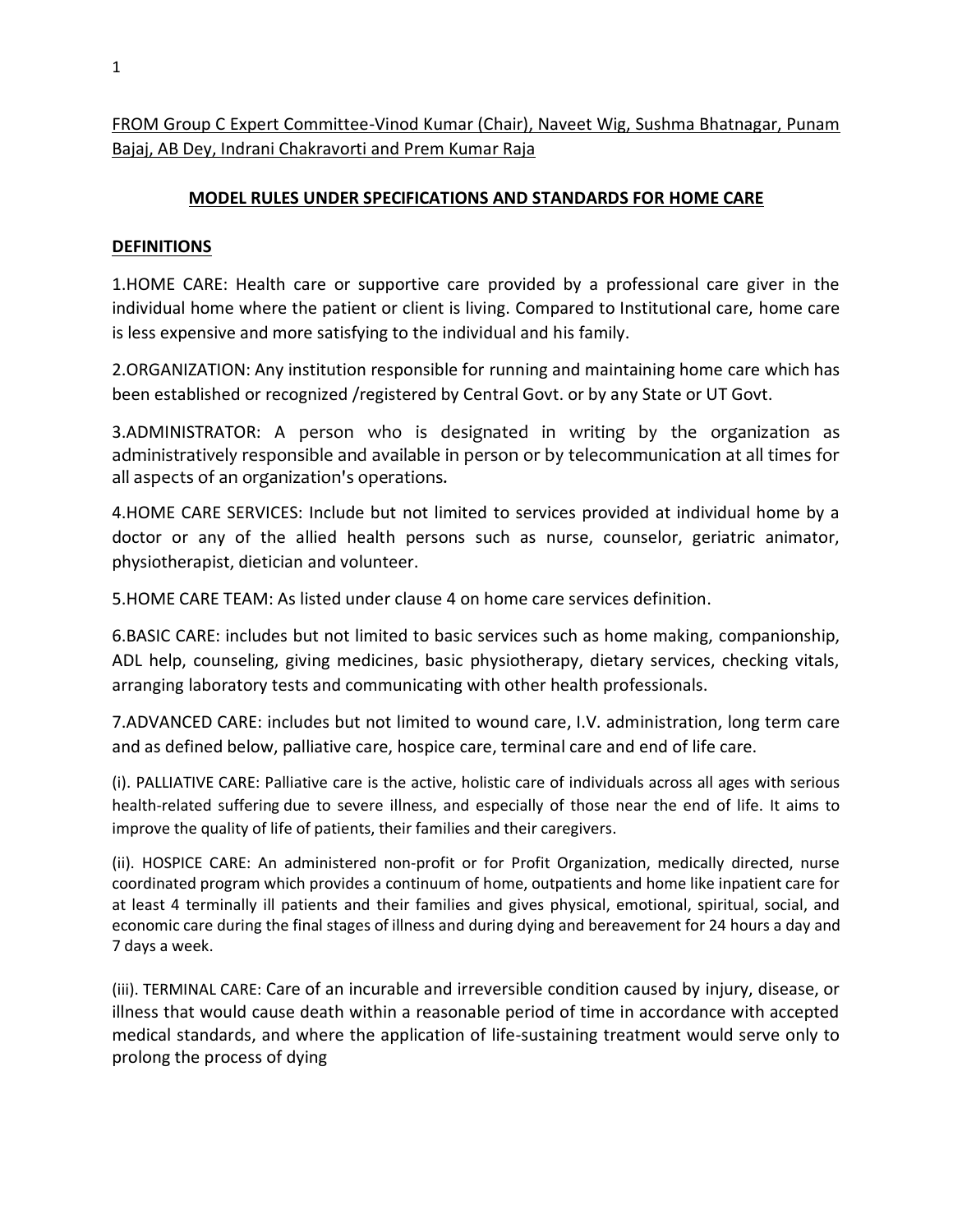(iv). END OF LIFE CARE: An approach to a terminally ill patient that shifts the focus of care to symptom control, comfort, dignity, quality of life and quality of dying rather than treatments aimed at cure or prolongation of life.

8.INFORMED CONSENT: A documented process in which information regarding the potential and actual benefits and risks of a given procedure or program of care is exchanged between provider and patient.

9.HOME HEALTH CARE PACKAGE: Need based collection of medical and non-medical services.

10.LIFE-THREATENING: Situation that causes or has the potential to cause serious bodily harm or death of an individual.

11.RADIUS OF OPERATION: Service area within a specific distance in kilometers radius of the organization or its branch.

12.VOLUNTEER: Means a trained individual who provides support and assistance to the patient, family or organization, without remuneration, in accord with the plan of care developed by the organization and under the supervision of a member of the home care team.

13. ADVANCED DIRECTIVE: Advance care planning is a process that enables individuals to define goals and preferences for future medical treatment and care, to discuss these goals and preferences with family and health-care providers, and to record and review these preferences if appropriate. Advance care plan is an outcome of advance care planning that states preferences about the person's health and personal care and preferred health outcomes. Advance care directive is a written documentation of the advanced care plan in a formal way as recognised by the statutory, regulatory, or common law which is completed and signed by the competent adult.

# **SUB CHAPTERS & RULES GUIDING THE SPECIFICATIONS AND STANDARDS OF HOME CARE**

# **SUB CHAPTER 1: SERVICES**

Rule 1.1 Basic and advanced home care services shall both be available.

Rule 1.2 Basic home care services shall be available on part-time basis.

Rule 1.3 Advanced home care services shall be available on full-time or part-time basis but in the case of latter, families will be trained to provide such care on full-time basis i.e. 24×7, all days of week including holidays.

Rule 1.4 Basic home care services shall be provided by care providers including but not limited to geriatric animators (trained by NISD or an equivalent organization), counselor, physiotherapist, dietician and volunteers.

Rule 1.5 Advanced home care services shall be provided by care providers including but not limited to doctor, nurse, geriatric animator, counselor, physiotherapist, dietician and volunteers.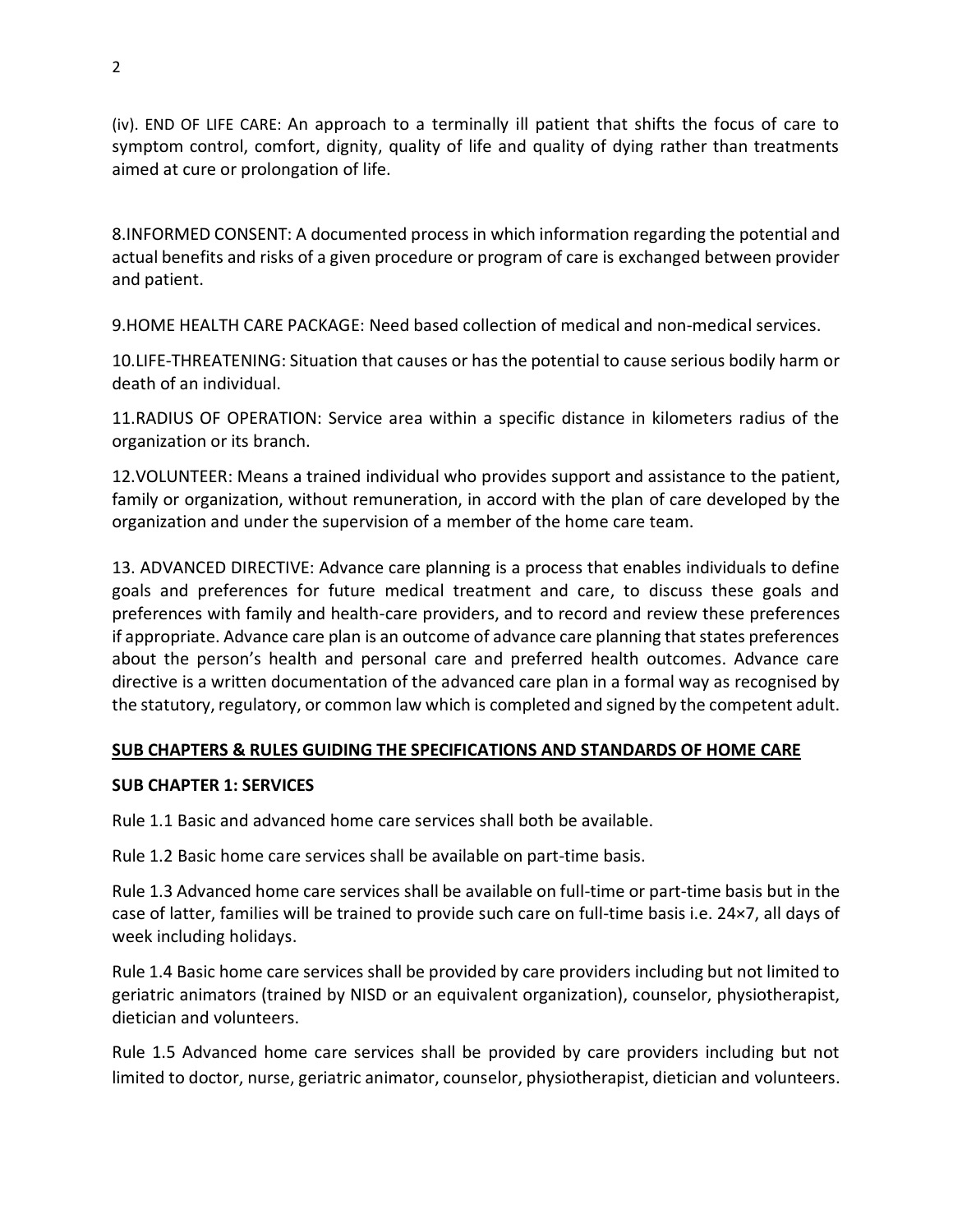Rule 1.5.1 Advanced care team shall provide continuum of services beginning from patients and family needs, referrals to levels of alternate settings and admission to a palliative or hospice facility for 24 hour care.

Rule 1.5.2 Advanced care shall include administration of drugs including but not limited to opioids for reduction of pain and other troublesome symptoms as and when need arises. In this context, advanced care team shall have documented guidelines on the need, use, safety, and monitoring of utilization of drugs and biologicals including the eligibility of persons authorized to administer such drugs.

**Rule 1.5.3** Advanced care team shall include laboratory and radiology services for patients as and when need arises.

Rule 1.5.4 Advanced care team shall coordinate with other staff to provide spiritual, speech and occupational care services.

Rule 1.5.5 Advanced care team shall arrange respite care for the family to reduce care giver burden.

Rule 1.5.6 Advanced care team shall offer bereavement services to the family.

Rule 1.5.7 Advanced care team shall assist the patient and family/care giver in completing Advance Directives and explain the meanings of these documents on an ongoing basis.

Rule 1.6 Basic and advanced home care services shall be provided by public and private organizations and through community participation.

Rule 1.7 Community participatory approach as a cost effective way of providing home care services shall be strengthened as per attached guidelines (Annexure 1).

 Rule 1.7.1 Each district shall form a group of 5 to 6 trained volunteers from the community to make 2 to 3 home visits per week within a 20 kilometer radius area.

 Rule 1.7.2 Volunteer groups may be engaged by district administration, Panchayat Raj Institutions, NGOs or religious and other groups to provide home care under the supervision of primary health centers.

Rule 1.8 Home care services shall be protocol based and standardized and will be limited to both non-emergency and emergency care.

Rule 1.9 List of various services and when provided for fee, price list of these services shall be displayed.

# **SUB CHAPTER 2: ORGANIZATION AND ADMINISTRATION**

Rule 2.1 Home care organization shall be professionally and legally responsible for all activities for providing home care services.

Rule 2.2 Registration, regular or provisional or its renewal for a home care organization shall be mandatory.

Rule 2.3 The organization should have been already registered as an entity such as Society, Trust, Partnership, Limited liability company etc.

Rule 2.4 Formats for application for registration, renewal, certificate of registration and its suspension/cancellation are enclosed (Annexure 2, 3, 4 and 5).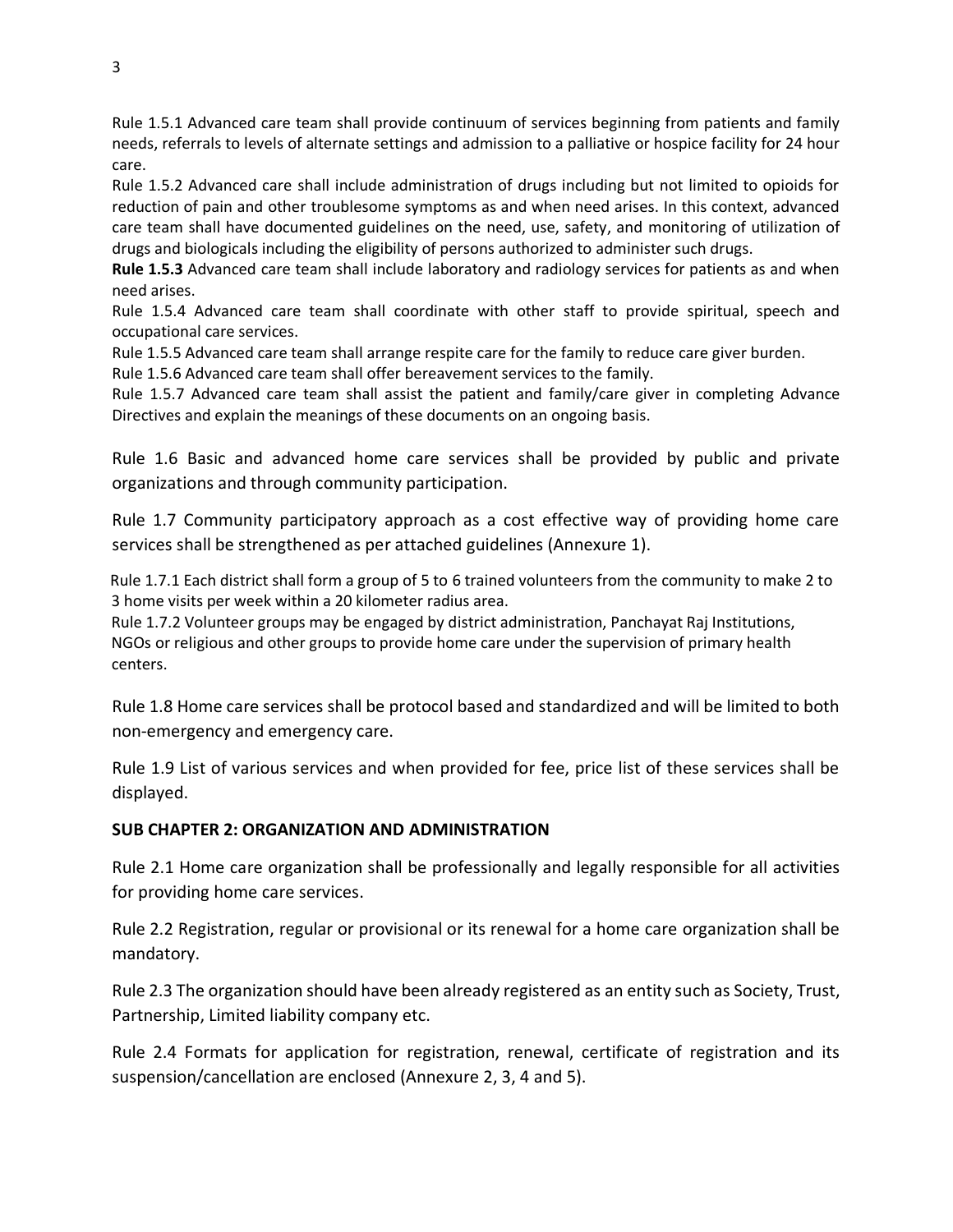Rule 2.5 Prescribed amount of fee shall be deposited by the applicant organization at the time of application for registration.

Rule 2.6 The organization shall designate an Administrator or Manager, maintain standards, define services and keep the organizational chart of authority and responsibility of staff.

Rule 2.7The organization shall follow written policies in making decisions regarding the acceptance of patients for home care as based on (i) medical and social information provided by the patient's family member and/or a registered doctor, (ii) submission of application on a prescribed form and (iii) submission of an informed consent by the patient and family.

Rule 2.8 In case the number of eligible applicants exceeds the capacity number of the organization, preference shall be given to more indigent and needy than the less indigent and needy, to more old than the less old and to the female than the male applicants.

Rule 2.9 No distinction shall be made on the basis of religion or cast.

Rule 2.10 State Governments shall issue detailed guidelines/orders from time to time for admission into and management of home care facilities.

Rule 2.11 The organization shall frame patient discharge rules and ensure patient's rights and responsibilities.

Rule 2.12 The organization shall prepare an individualized plan of care to address the patient's problems, goals and required services and shall review the same periodically.

Rule 2.13 The organization shall document and preserve all clinical records including but not limited to patient identification data, assessment, plan of care, consent and authorization forms, medical and psychosocial history, all services given and events happened including telephone communications, after-hours contacts and actions.

Rule 2.14The organization, as far as possible, will ensure availability of (i) clean water, hygienic toilets, clean clothing and linen and nutritious and wholesome diet from a clean kitchen (ii) care giver's accommodation and (iii) recreational facilities.

Rule 2.15 Home care organization shall undergo mandatory annual audit, both internal and external.

# **SUB CHAPTER 3: HUMAN RESOURCES**

Rule 3.1 Home care team shall comprise a registered Doctor possessing a MBBS degree with one year palliative care experience-

Rule 3.2 Home care team shall comprise a registered Nurse possessing GNM or BSc Nursing with one year experience in palliative care.

Rule 3.3 Home care team shall comprise a Counselor possessing MSc/MPhil Clinical Psychology with one year experience in palliative care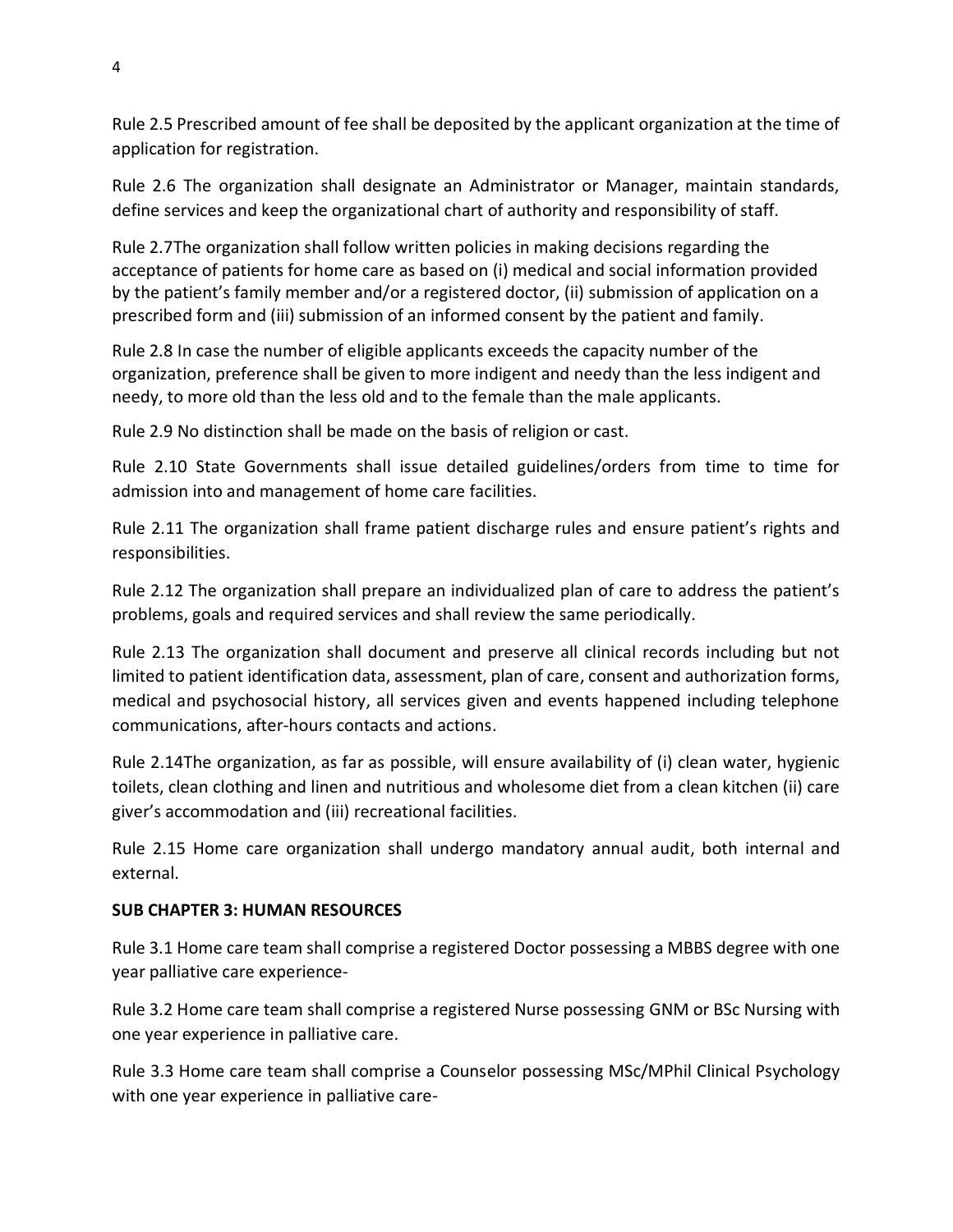Rule 3.4 Home care team shall comprise a Physiotherapist possessing Bachelor of Science in Physiotherapy (BPT).

Rule 3.5 Home care team shall comprise a Dietician possessing Master of Science or Post Graduate Diploma in Nutrition & Dietetics.

Rule 3.6 Home care team shall comprise a Geriatric Animator possessing a Certificate of having passed Geriatric Animator's course from National Institute of Social Defense or an equivalent organization.

Rule 3.7 Home care team shall comprise a Volunteer from the community interested in providing home care and possessing a certificate of having undergone a short-term training in home care.

### **ANNEXURE 1**

# **COMMUNITY PARTICIPATORY APPROACH AS A COST EFFECTIVE WAY TO PROVIDE HOME CARE SERVICES**

Community participatory approach to provide home care services is a cost effective realistic model for the vast rural and urban Indian ageing population including those who are terminally ill. Neighborhood Network in Palliative Care (NNPC) initiative is an example of a sustainable community-owned service capable of offering comprehensive care to most of the needy through trained volunteers from the local community. Following steps are suggested to provide both simple and advanced home care services through community participation.

- 1. Each district should formulate volunteer groups by recruiting people who can spare at least 2 hours per week to care for the sick in their community neighborhood and by training them by imparting a structured training in simple home based care and advanced palliative care (16 hours of interactive theory sessions plus four clinical days under supervision).
- 2. Volunteers groups should work under supervision of the Primary Health Center (PHC) Doctor and Nurse in respective PHC or Health & Wellness Center via tele-consultation or home visit as and when required. Volunteer visits result in better emotional support, better compliance with medical/nursing instructions, earlier reporting of symptoms to the doctor, and social including financial, support. They should also work closely with existing palliative care facilities in their areas.
- 3. On successful completion of training, the volunteers form groups of 10–15 volunteers per community.
- 4. After gaining enough experience, the groups may set up and run simple and advanced home care services including Palliative Care Centers.
- 5. Many Non-profit and for profit NGOs and Religious groups can engage these local volunteers in providing home care services in their communities.
- 6. Volunteer groups and registered Non-profit and for profit NGOs and Religious groups can be involved in raising funds for the care of elderly persons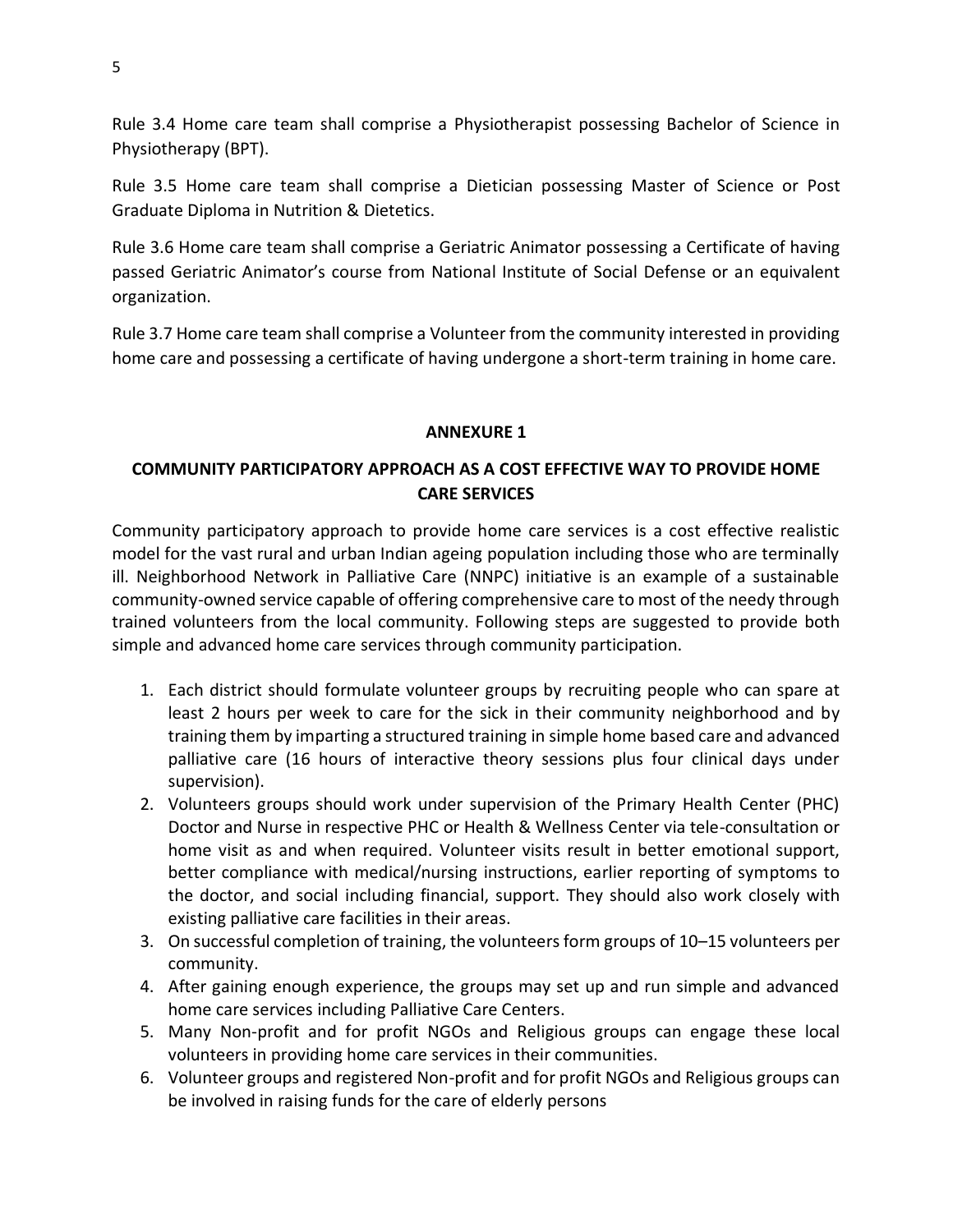# **ANNEXURE 2 REGISTRATION FORM**

### **APPLICATION FOR PERMISSION TO ESTABLISH HOME CARE FACILITY**

- 1. Name and designation of the authorized person furnishing the application
- 2. Name and address of the applicant organization /agency (with Pin code, District, Phone number, and Email address)
- 3. Name and full address of the proposed Home care Facility:

Address: E-mail ID: Panchayat/ Municipality/ Corporation: Village: Taluk: Police station:

- 4. Ownership and Act/ Acts under which the organization is registered and Register number/numbers Private-Corporate/ Government/ Public sector/ Trust-Charitable/ Armed forces/ others
- 5. Date of registration under act and expiry of validity of registration
- 6. GST numbers of the organisation (if applicable)
- 7. PAN numbers of the organisation (if applicable)
- 8. TAN numbers of the organisation (if applicable)
- 9. Source of income of the organization to run the organisation
- 10. Bank accounts operated by the organisation and balance available in each account on the date of application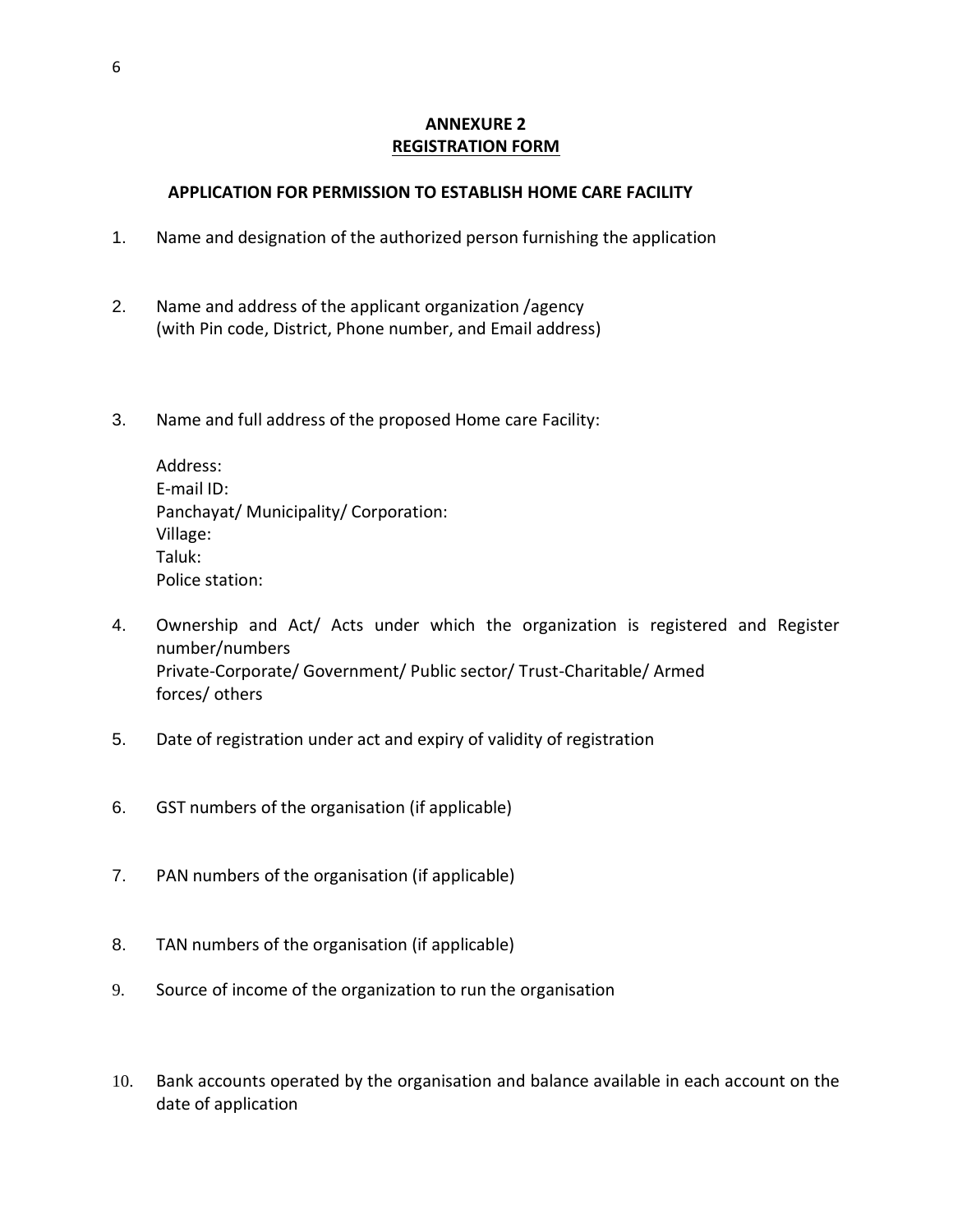- 11. Whether foreign assistance received/receivable by the organization
- 12. FCRA Account number and Name of Bank
- 13. A brief description of the of the organization explaining its objectives and activities
- 14. Whether the organization is running any other Institution (if yes, details)
- 15. Experience of the organization in senior citizen related Activities (in completed years)
- 16. Date on which the Home care is proposed to start functioning
- 17. Number of total persons to be provided care
- 18. Whether the facility of the organisation is owned or rented building
- 19. Plinth area of the building in sq. mts.:
- 24 Carpet area of the building in sq. mts.
- 25. Whether qualified staff appointed or ready for appointment at the time the organisation starts functioning
- 26. Whether the organization received any assistance from state or Central governments or any other agencies during last 3 years (if yes give details)
- 27. Additional information if any

### **Declaration**

I, ………… ……………….. …………. ……….. the applicant, do hereby declare that: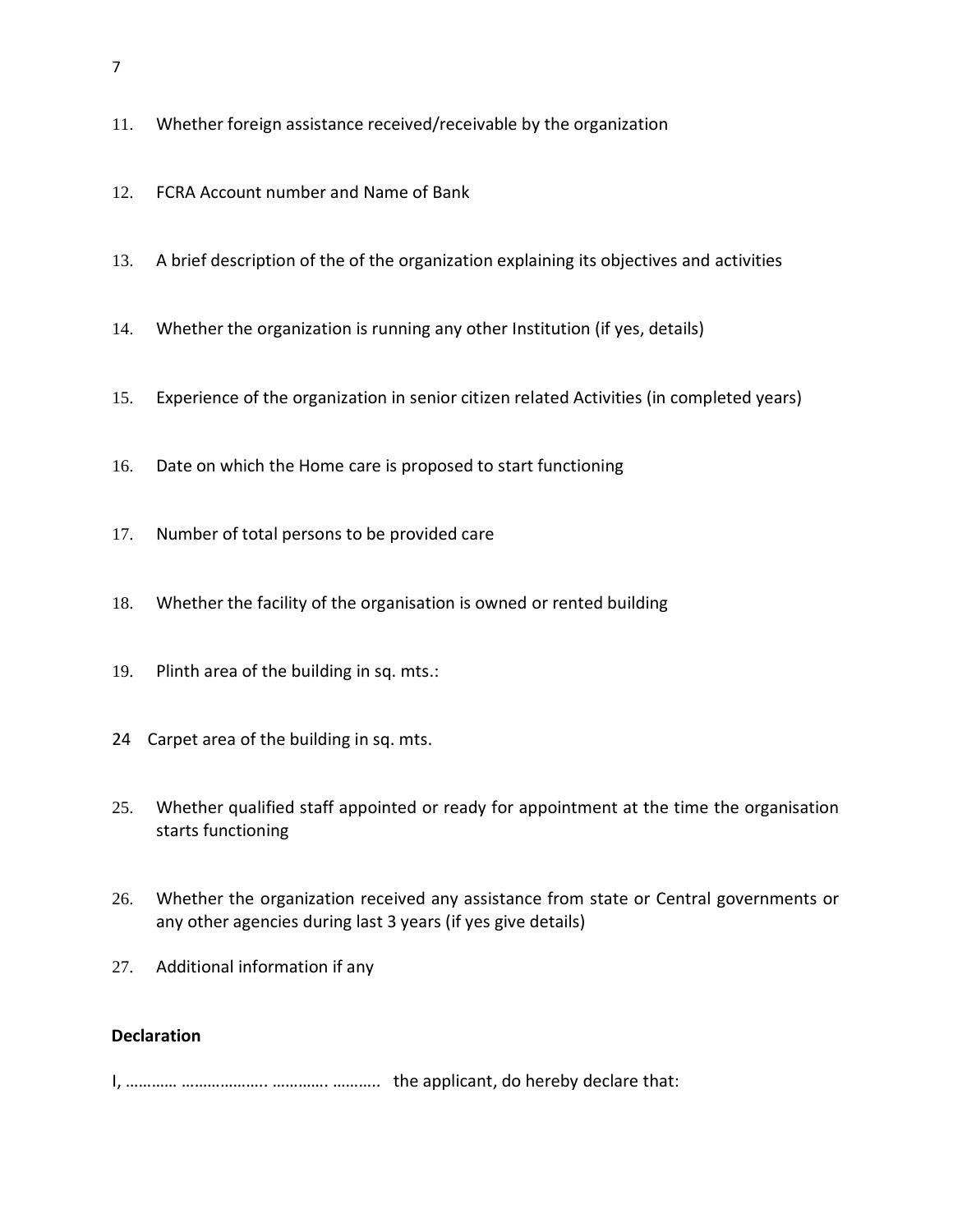- (1) all the information furnished above are true, and
- (2) I agree to abide by all the provisions contained in the MPWSC Act & rules/ Amendments (if any) and all other orders, rules, regulations etc. relevant in this regard.

Date:

Place: Place: Signature and Name of authorized person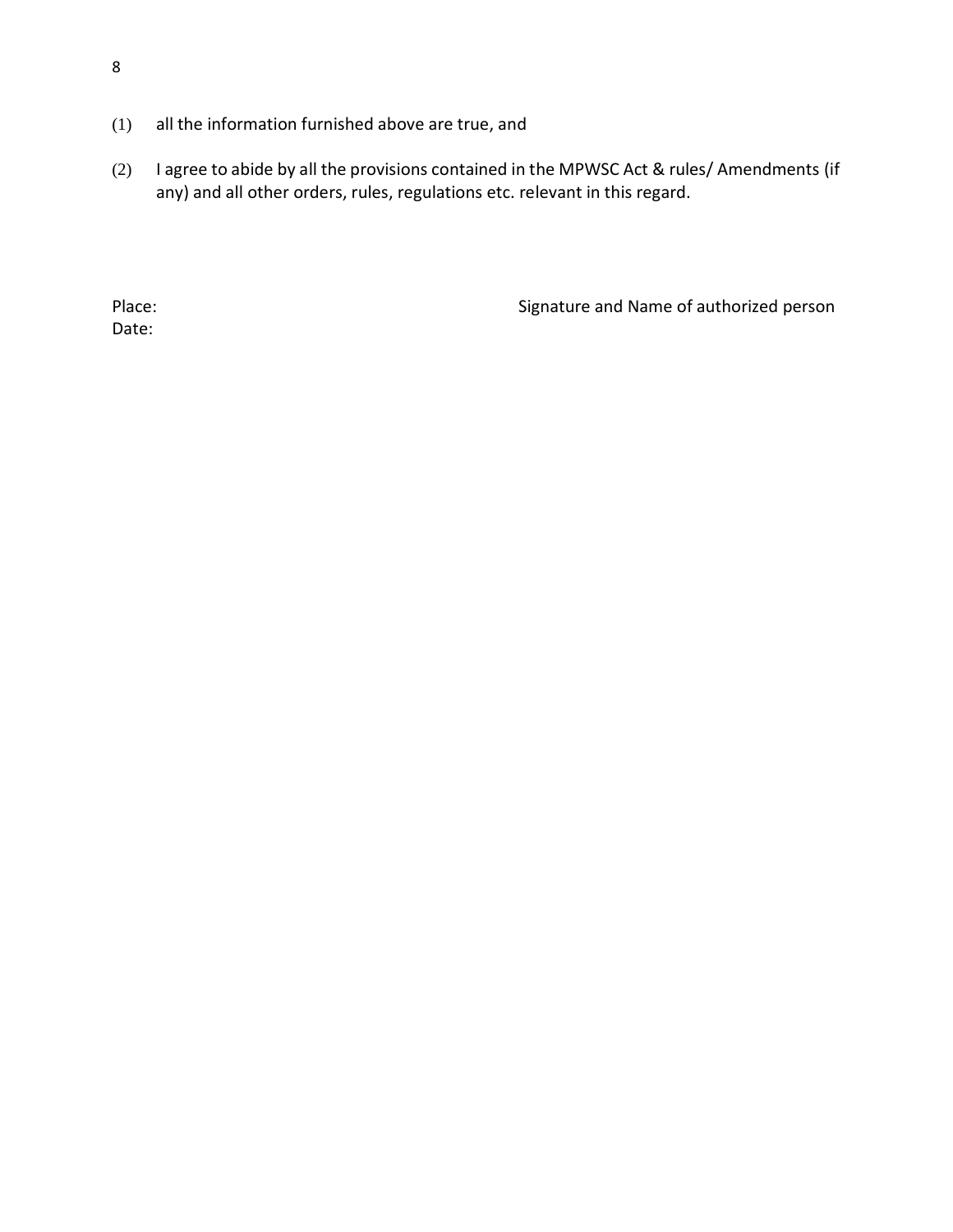## **Recommendation of the District Social Welfare Officer**

| Date                                    | Seal | signature |
|-----------------------------------------|------|-----------|
|                                         |      |           |
| (Attach additional sheets if necessary) |      |           |

#### **List of documents required to be attached with the application:**

- 1. Copy of registration certificate/s of the organization
- 2. Copies of Bank pass Books showing account number, other identity and transactions
- 3. Copy of order sanctioning foreign contribution, and copy of statement filed with the Central Home department for the last year
- 4. If no foreign assistance received or receivable by the organisation/care home, a certificate of the applicant to that effect.
- 5. a. Copies of Bye-laws/memorandum of association
	- b. Statement showing name, address and other details of organization's members including educational qualification, annual income, age, occupation and relationship with other members.
	- c. Annual report of the last year
	- d. Audited annual income and expenditure statement of the last year
- 6. Copy of ownership certificate of the building received from the local body in case of own building, or copy of rent or lease agreement in case of rented building
- 7. Copy of the building plan showing total plinth area and carpet area of each room
- 8. If staff appointed, a list showing name, gender, name of post, qualification, experience and age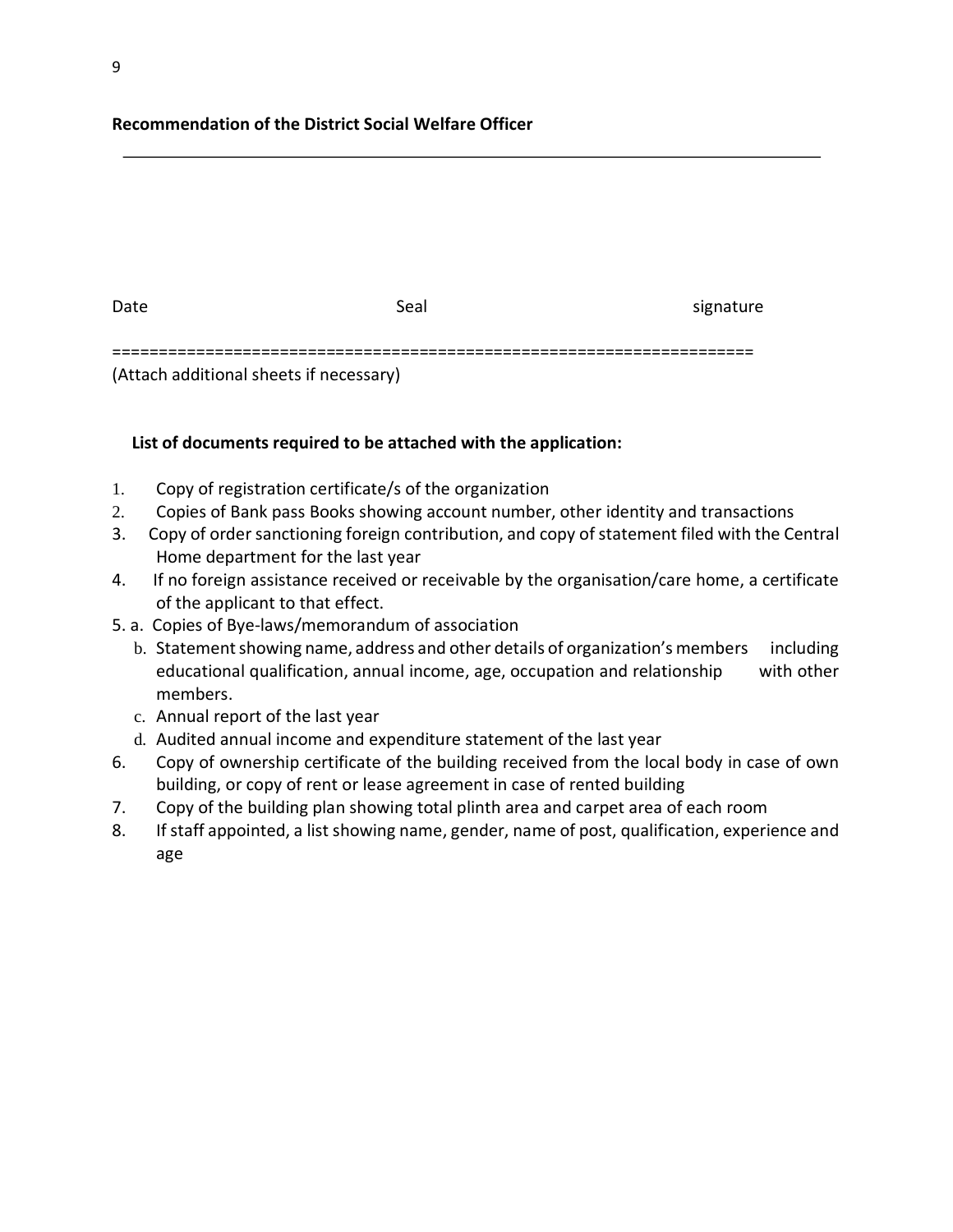# **ANNEXURE 3 RENEWAL OF REGISTRATION FORM**

# **APPLICATION FOR RENEWAL OF REGISTRATION FOR HOME CARE FACILITY**

- 1. Name and designation of the authorized person furnishing the application
- 2. Name and address of the applicant organization /agency (with Pin code, District, Phone number, and Email address)

Registration No:

3. Name and full address of the Head office of Home care Facility:

Address:

E-mail ID:

Panchayat/ Municipality/ Corporation:

Village:

Taluk:

Police station:

- 4. Ownership and Act/ Acts under which the organization is registered and Register number/numbers Private-Corporate/ Government/ Public sector/ Trust-Charitable/ Armed forces/ others
- 5. Date of registration under act and expiry of validity of registration
- 6. GST numbers of the organisation (if applicable)
- 7. PAN numbers of the organisation (if applicable)
- 8. TAN numbers of the organisation (if applicable)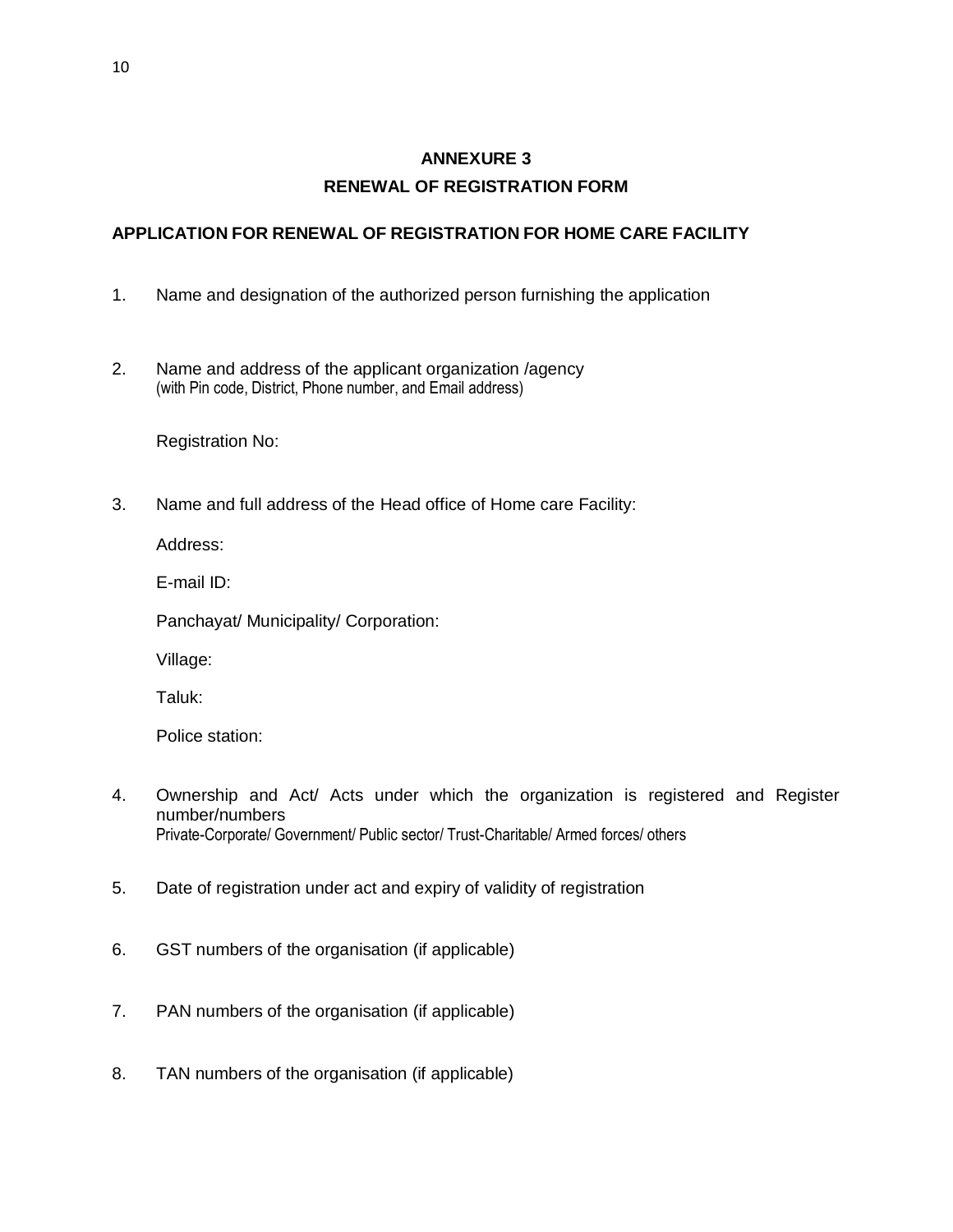- 9. Source of income of the organization to run the organisation
- 10. Bank accounts operated by the organisation and balance available in each account on the date of application
- 11. Whether foreign assistance received/receivable by the organization
- 12. FCRA Account number and Name of Bank
- 13. A brief description of the of the organization explaining its objectives and activities
- 14. Whether the organization is running any other Institution (if yes, details)
- 15. Experience of the organization in senior citizen related Activities (in completed years)
- 16. Date on which the Home Care is proposed to start functioning
- 17. Number of total persons admitted in last one year: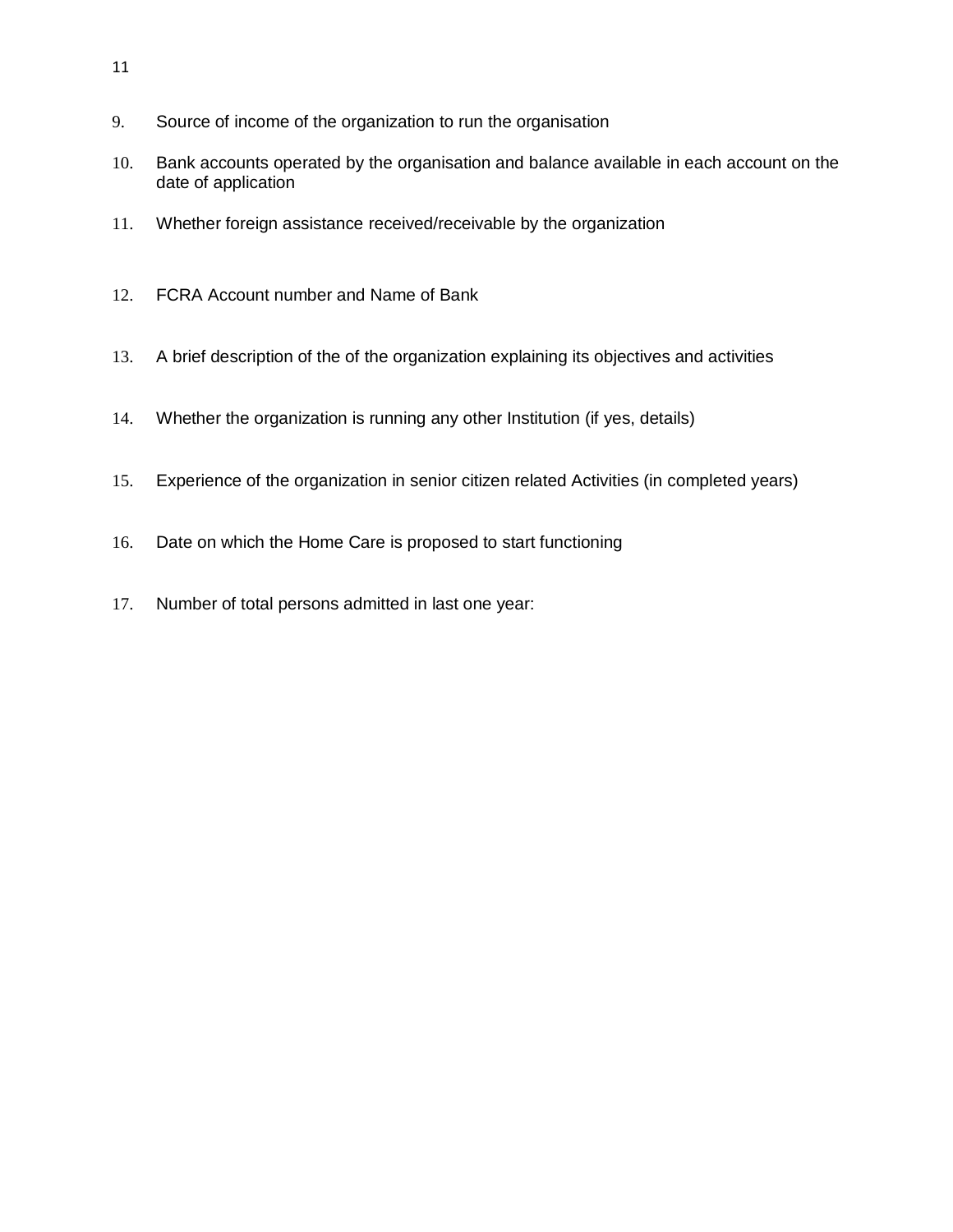18. No. of service users in the Home care facility for the last six months: (In case of homes with lesser period of existence information for the actual period)

| SI | Male | Female | Transgender | Total |
|----|------|--------|-------------|-------|
|    |      |        |             |       |
|    |      |        |             |       |
|    |      |        |             |       |
|    |      |        |             |       |
|    |      |        |             |       |
|    |      |        |             |       |

- 19. Sub offices of home care facility (name of mangers and address )
- 20. Radius of serviceable area from head office

21.Whether qualified staff appointed or ready for appointment at the time the organisation starts functioning

22.Whether the organization received any assistance from state or Central governments or any other agencies during last 3 years (if yes give details)

23.Additional information if any

#### **Declaration**

I, ………… ……………….. …………. ……….. the applicant, do hereby declare that:

- (1) all the information furnished above are true, and
- (2) I agree to abide by all the provisions contained in the MPWSC Act & rules/ Amendments (if any) and all other orders, rules, regulations etc. relevant in this regard.

Place: Place: Signature and Name of authorized person

Date:

# **Recommendation of the District Social Welfare Officer**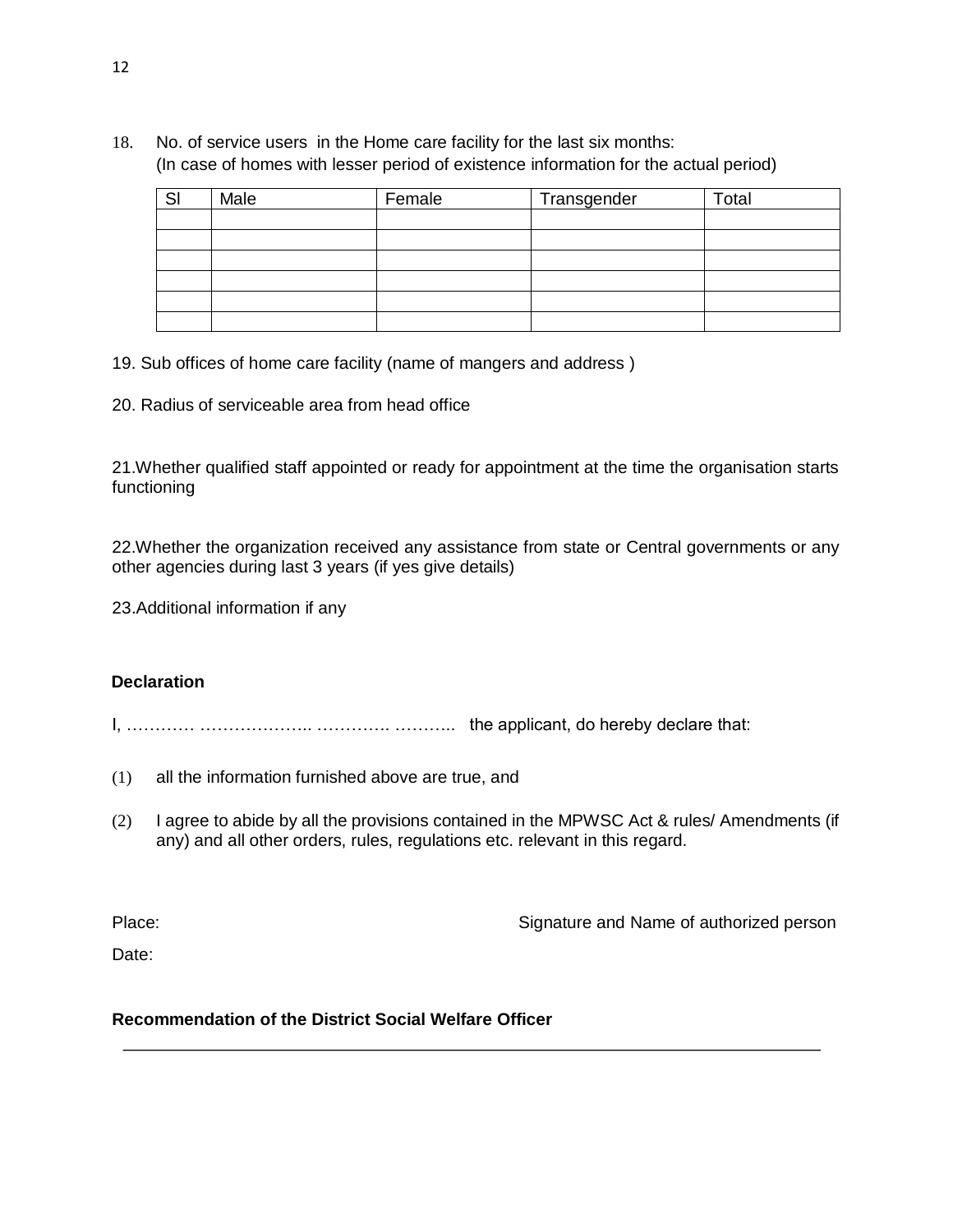Date signature signature Seal Seal signature signature

=====================================================================

(Attach additional sheets if necessary)

# **List of documents required to be attached with the application:**

- 1. Copy of registration certificate/s of the organization
- 2. Copies of Bank pass Books showing account number, other identity and transactions
- 3. Copy of order sanctioning foreign contribution, and copy of statement filed with the Central Home department for the last year
- 4. If no foreign assistance received or receivable by the organisation/care home, a certificate of the applicant to that effect.
- 5. a. Copies of Bye-laws/memorandum of association
	- b. Statement showing name, address and other details of organization body members including educational qualification, annual income, age, occupation and relationship with other members.
	- c. Annual report of the last year
	- d. Audited annual income and expenditure statement of the last year
- 7. Copy of building fitness certificate obtained from the PWD/ Local body engineer/licenced engineer
- 8. If staff appointed, a list showing name, gender, name of post, qualification, experience and age

# **ANNEXURE 4**

# **CERTIFICATE OF REGISTRATION FOR HOME CARE FACILITY**

Certificate Number …………….…………… Date of issue ………………………….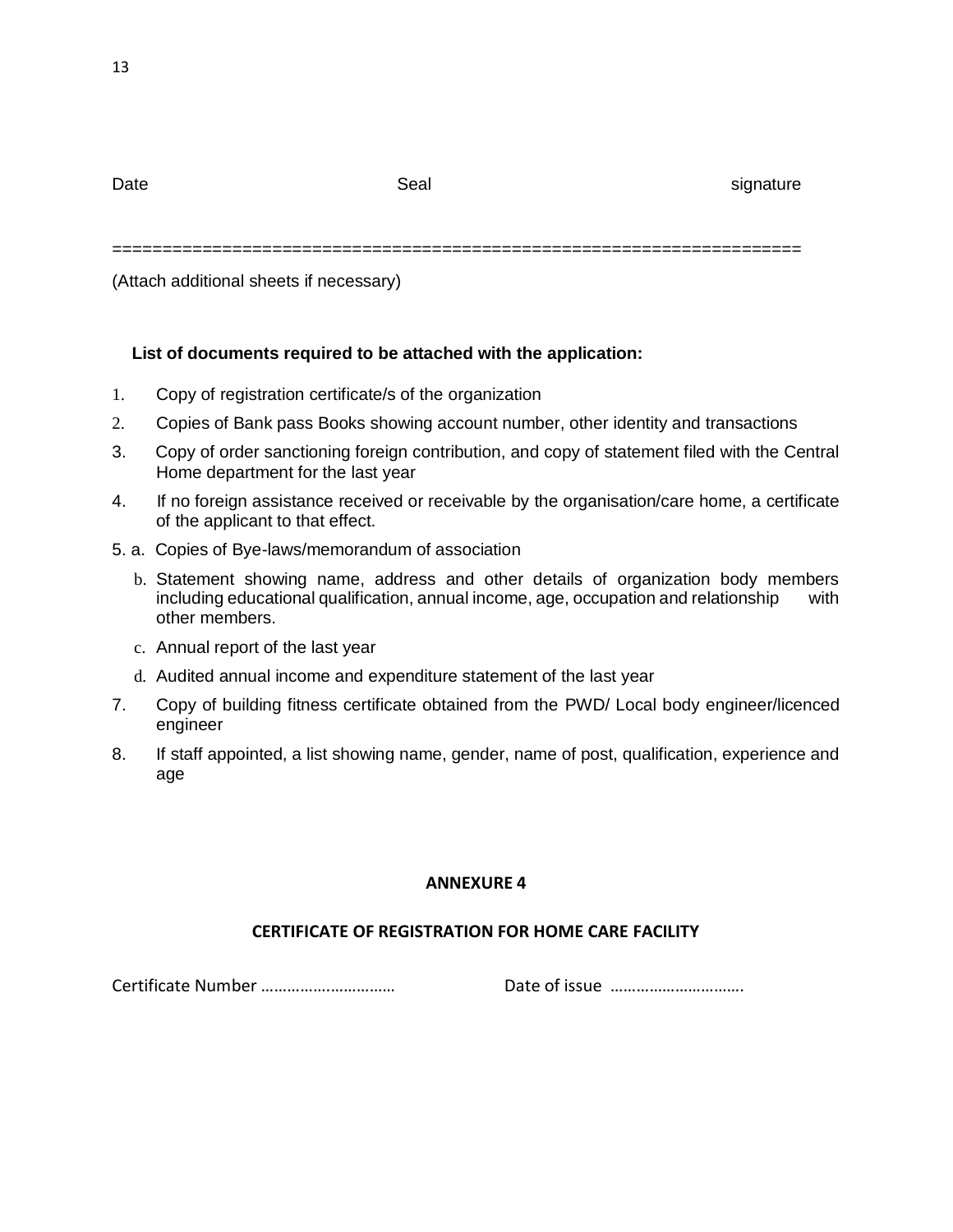- I. This certificate of registration for Home care Facility is awarded to……………………………… (full name and address of organization, with district and Pin code) registered as No. …………………………… under ……………………………………MWPSC Act.
- II. The Home care Facility is permitted to provide service ………….………service users including men, women and transgender persons.
- III. The Home care Facility will function on payment basis/charity basis
- IV. The certificate for Home care facility is valid till .......................
- VI. This certificate of registration is not transferable.
- VII. All the conditions stipulated in the MWPSC Act & Rules are applicable to the Hospice Facility for which registration is granted in this Certificate.

Place: (Seal of competent authority) Signature of competent authority

Annexure 4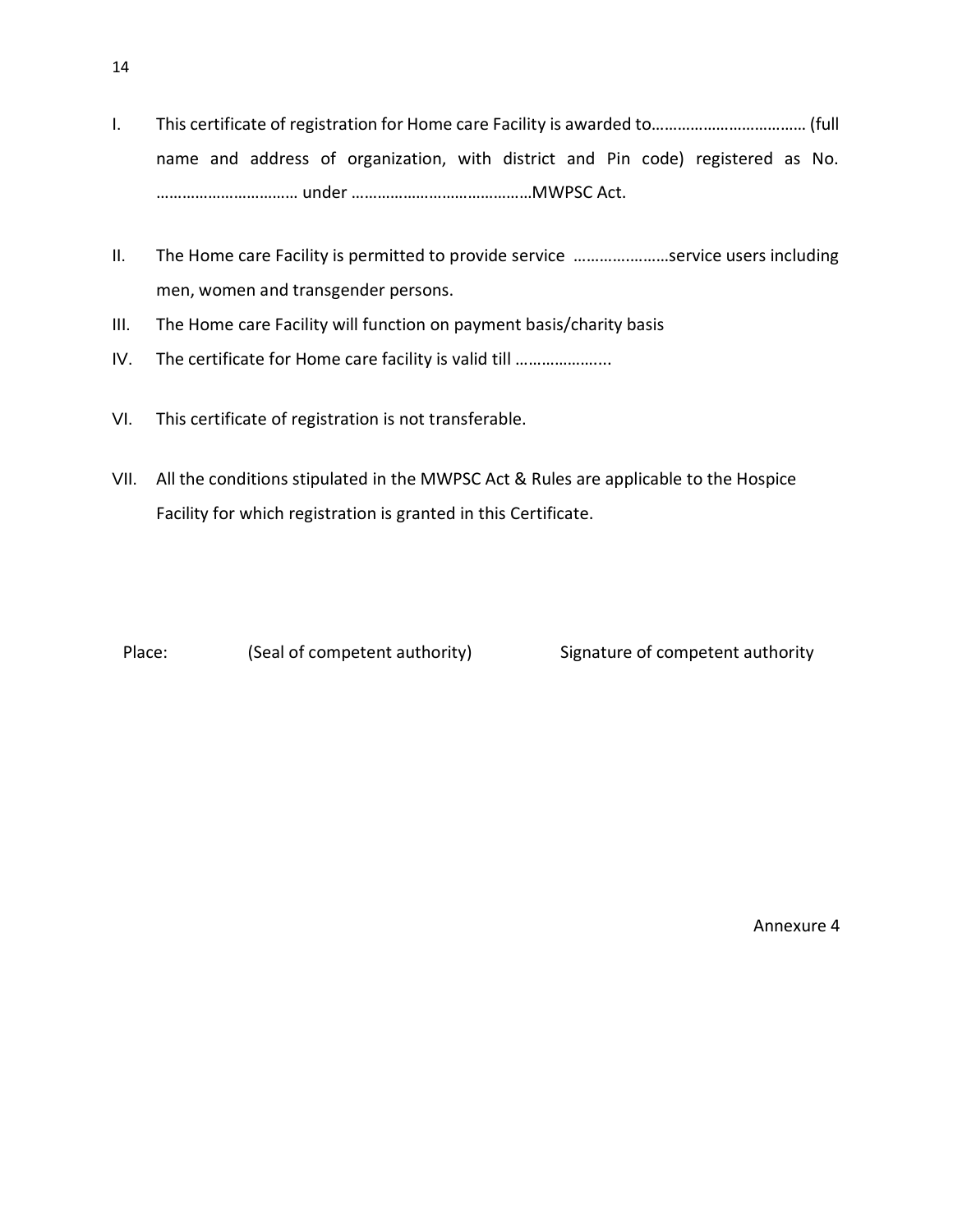### **ANNEXURE 5**

# **ORDER OF REFUSAL OF CERTIFICATE FOR REGISTRATION/RENEWAL/ CANCELLATION OF REGISTRATION OF HOME CARE FACILITY**

The state competent authority to grant certificate of registration for home care facility for senior citizens/ renewal of certificate of registration for home care facility for senior citizens: after due enquiry on the application received from …………… ……………………………………... ……………………………………………..……………………………….……………………………………………………… (name and address of applicant organization) and considering the arguments put forth by the organization during the personal hearing on ……………….. ……………. as per the provisions of the MWPSC Act & rules concludes that the applicant does not merit a certificate of registration/renewal of registration due to the following reasons:

1.

2.

Hence the application is rejected.

The applicant may appeal against this order to the state Government within thirty days from the date of receipt of this Order.

The Order of the State Government shall be final.

Where no appeal has been preferred immediately on the expiry of thirty days this order will take effect and the hospice facility shall cease to function. A separate order will be issued regarding the arrangements to be made for dealing with the service users of the institution.

Place Signature Signature